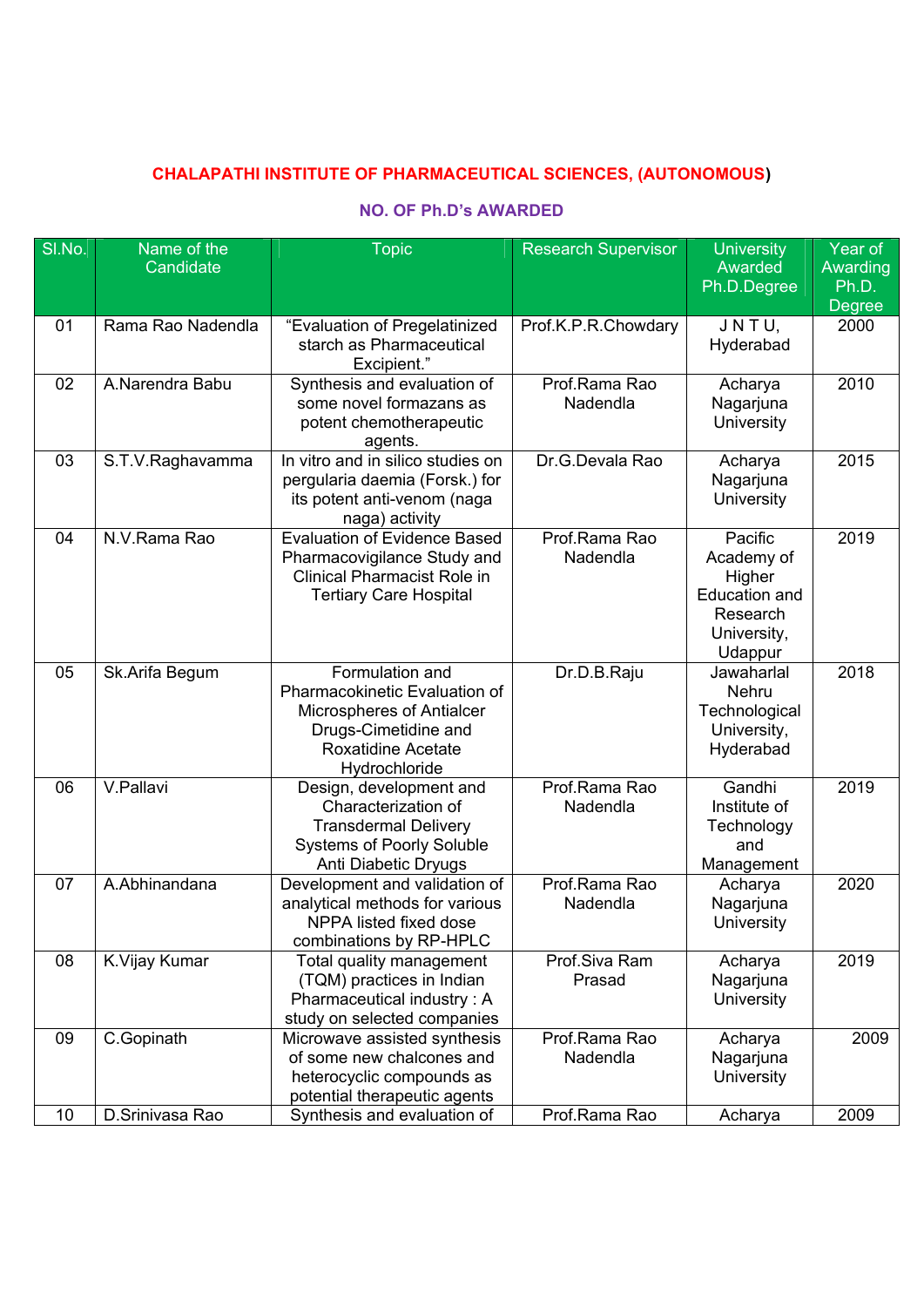|    |                      | some newer fluorinated                         | Nadendla      | Nagarjuna               |      |
|----|----------------------|------------------------------------------------|---------------|-------------------------|------|
|    |                      | heterocyclic compounds as                      |               | University              |      |
|    |                      | therapeutic agents                             |               |                         |      |
| 11 | S. Ashok Kumar       | Development and validation of                  | Prof.Rama Rao | Acharya                 | 2009 |
|    |                      | new reverse phase HPLC                         | Nadendla      | Nagarjuna               |      |
|    |                      | assay methods for Drugs and                    |               | University              |      |
|    |                      | formulations.                                  |               |                         |      |
| 12 | G.Sudhakara Rao      | Studies on synthesis and                       | Prof.Rama Rao | Acharya                 | 2010 |
|    |                      | evaluation of some novel                       | Nadendla      |                         |      |
|    |                      |                                                |               | Nagarjuna<br>University |      |
|    |                      | halogenated heterocyclic                       |               |                         |      |
|    |                      | compounds as potent<br>chemotherapeutic agents |               |                         |      |
| 13 | <b>G.Anand Kumar</b> |                                                | Prof.Rama Rao |                         | 2011 |
|    |                      |                                                |               | Acharya                 |      |
|    |                      |                                                | Nadendla      | Nagarjuna               |      |
|    |                      |                                                |               | University              |      |
| 14 | T.Prakash            | Neuroprotective effect of                      | Prof.Rama Rao | Acharya                 | 2011 |
|    |                      | wedeliacalendulacea less in                    | Nadendla      | Nagarjuna               |      |
|    |                      | bilateral cerebral artery                      |               | University              |      |
|    |                      | occlusion induced global                       |               |                         |      |
|    |                      | cerebral ischemia in rats                      |               |                         |      |
| 15 | M.Venkata Ramana     | Studies on preparation and                     | Prof.Rama Rao | Acharya                 | 2011 |
|    |                      | evaluation of modified                         | Nadendla      | Nagarjuna               |      |
|    |                      | starches and their effect of                   |               | University              |      |
|    |                      | poorly water soluble drug                      |               |                         |      |
| 16 | M.V.Ramana Reddy     | Conventional and microwave                     | Prof.Rama Rao | Acharya                 | 2012 |
|    |                      | synthesis and                                  | Nadendla      | Nagarjuna               |      |
|    |                      | pharmacological investigation                  |               | University              |      |
|    |                      | of some new 4(3H)-                             |               |                         |      |
|    |                      | Quinazolinone analogs.                         |               |                         |      |
| 17 | K.Lokamatha          | Studies on physicochemical                     | Prof.Rama Rao | Acharya                 | 2012 |
|    |                      | characterization and                           | Nadendla      | Nagarjuna               |      |
|    |                      | improvement of in vitro                        |               | University              |      |
|    |                      | bioavailability of poorly soluble              |               |                         |      |
|    |                      | drug                                           |               |                         |      |
| 18 | R.V.Narayana Rao     | Studies on design and                          | Prof.Rama Rao | Acharya                 | 2014 |
|    |                      | evaluation of few non steroidal                | Nadendla      | Nagarjuna               |      |
|    |                      | anti inflammatory drugs for                    |               | University              |      |
|    |                      | sustained release                              |               |                         |      |
| 19 | P.V.Suresh           | Development and validation of                  | Prof.Rama Rao | Krishna                 | 2015 |
|    |                      | analytical methods to                          | Nadendla      | University,             |      |
|    |                      | quantitate drugs in biological                 |               | Machilipatnam           |      |
|    |                      | matrices by high performance                   |               |                         |      |
|    |                      | liquid chromatography                          |               |                         |      |
|    |                      | coupled with tandem mass                       |               |                         |      |
|    |                      | spectrometry                                   |               |                         |      |
| 20 | P.N.Krishnan         | Formulation and evaluation of                  | Prof.Rama Rao | Acharya                 | 2015 |
|    |                      | sustained release acyclovir                    | Nadendla      | Nagarjuna               |      |
|    |                      | microcapsules using pre-                       |               | University              |      |
|    |                      | treated yeast, biodegradable                   |               |                         |      |
|    |                      | and Non-Biodegradable                          |               |                         |      |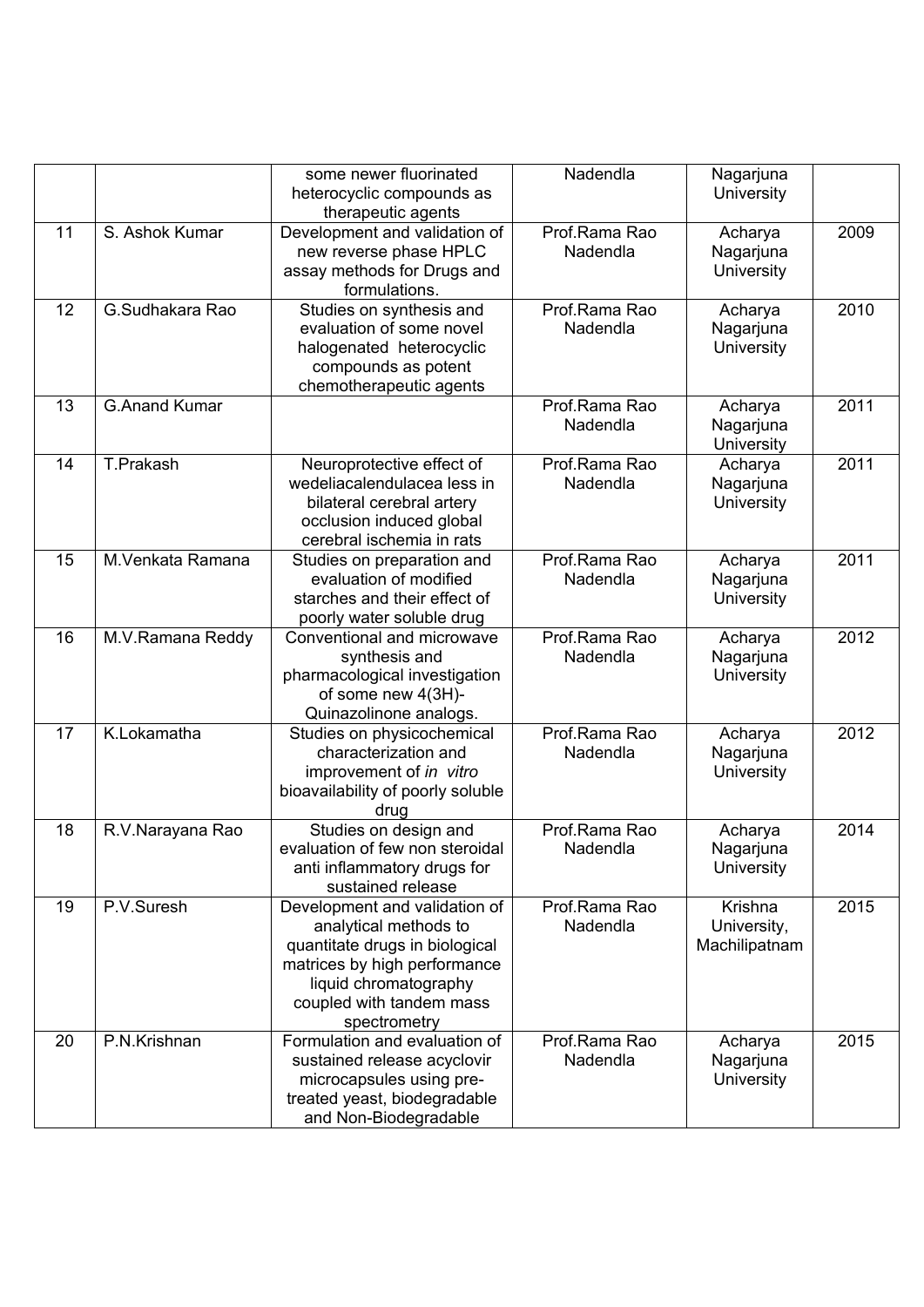|    |                        | polymers                                                                                                                                                                   |                           |                                                                  |      |
|----|------------------------|----------------------------------------------------------------------------------------------------------------------------------------------------------------------------|---------------------------|------------------------------------------------------------------|------|
| 21 | <b>M.Sathish Kumar</b> | Phytochemical,<br>pharmacological and<br>toxicological evaluation of<br>Tragiaplukenetii                                                                                   | Prof.Rama Rao<br>Nadendla | Acharya<br>Nagarjuna<br>University                               | 2015 |
| 22 | N.L.Prasanthi          | Physicochemical<br><b>Characterization of Starch</b><br>Phosphate and its Application<br>as a Prospective Excipient in<br><b>Pharmaceutical Dosage</b><br>Forms            | Prof.Rama Rao<br>Nadendla | Jawaharlal<br>Nehru<br>Technological<br>University,<br>Hyderabad | 2015 |
| 23 | K.Geetha               | Nephroprotective,<br>nephrocurative activity of<br>some medicinal plants agents<br>gentamicin, cisplatin induced<br>nephrotoxicity                                         | Prof.Rama Rao<br>Nadendla | Acharya<br>Nagarjuna<br>University                               | 2016 |
| 24 | K.Lakshmi              | Studies on synthesis of some<br>newer quinazolinones as<br>chemotherapeutic agents                                                                                         | Prof.Rama Rao<br>Nadendla | Krishna<br>University,<br>Machilipatnam                          | 2016 |
| 25 | NarashinhS.Managoli    | Development and evaluation<br>of Hydrogel based oral<br>controlled release drug<br>delivery system                                                                         | Prof.Rama Rao<br>Nadendla | Acharya<br>Nagarjuna<br>University                               | 2016 |
| 26 | N.Naga Sravanthi       | Evaluation of neuroprotective<br>activity of<br>pentapetesphoenicea                                                                                                        | Prof.Rama Rao<br>Nadendla | Acharya<br>Nagarjuna<br>University                               | 2017 |
| 27 | S.S.Mani Kiran         | Studies on the development of<br>some Antiretroviral drugs into<br>nanoparticles through<br>optimization by design                                                         | Prof.Rama Rao<br>Nadendla | Acharya<br>Nagarjuna<br>University                               | 2017 |
| 28 | Md.Bala Pasha          | Development and evaluation<br>of novel drug delivery systems<br>with emphasis on gastro<br>retentive drug delivery and<br>controlled drug delivery<br>system               | Prof.Rama Rao<br>Nadendla | Acharya<br>Nagarjuna<br>University                               | 2018 |
| 29 | <b>K.Ravi Kumar</b>    | Cyclin dependent kinase 9<br>(CDK 9) as potential target for<br>cancer: In silico virtual<br>screening of Novel inhibitors<br>and in vitro experimental<br>investigations. | Prof.Rama Rao<br>Nadendla | Acharya<br>Nagarjuna<br>University                               | 2019 |
| 30 | P.Sharmila Nirojini    | Pharmacovigilance study and<br>drug safety analysis in a south<br>Indian tertiary care teaching<br>hospital                                                                | Prof.Rama Rao<br>Nadendla | Acharya<br>Nagarjuna<br>University                               | 2020 |
| 31 | J.H.Virupaksha         | Phytopharmacological studies<br>of salixtetraspermaroxburgh<br>leaf extracts                                                                                               | Prof.Rama Rao<br>Nadendla | Acharya<br>Nagarjuna<br>University                               | 2020 |
| 32 | K.N.V.Chenchu          | Synthesis and evaluation of                                                                                                                                                | Prof.Rama Rao             | Acharya                                                          | 2020 |